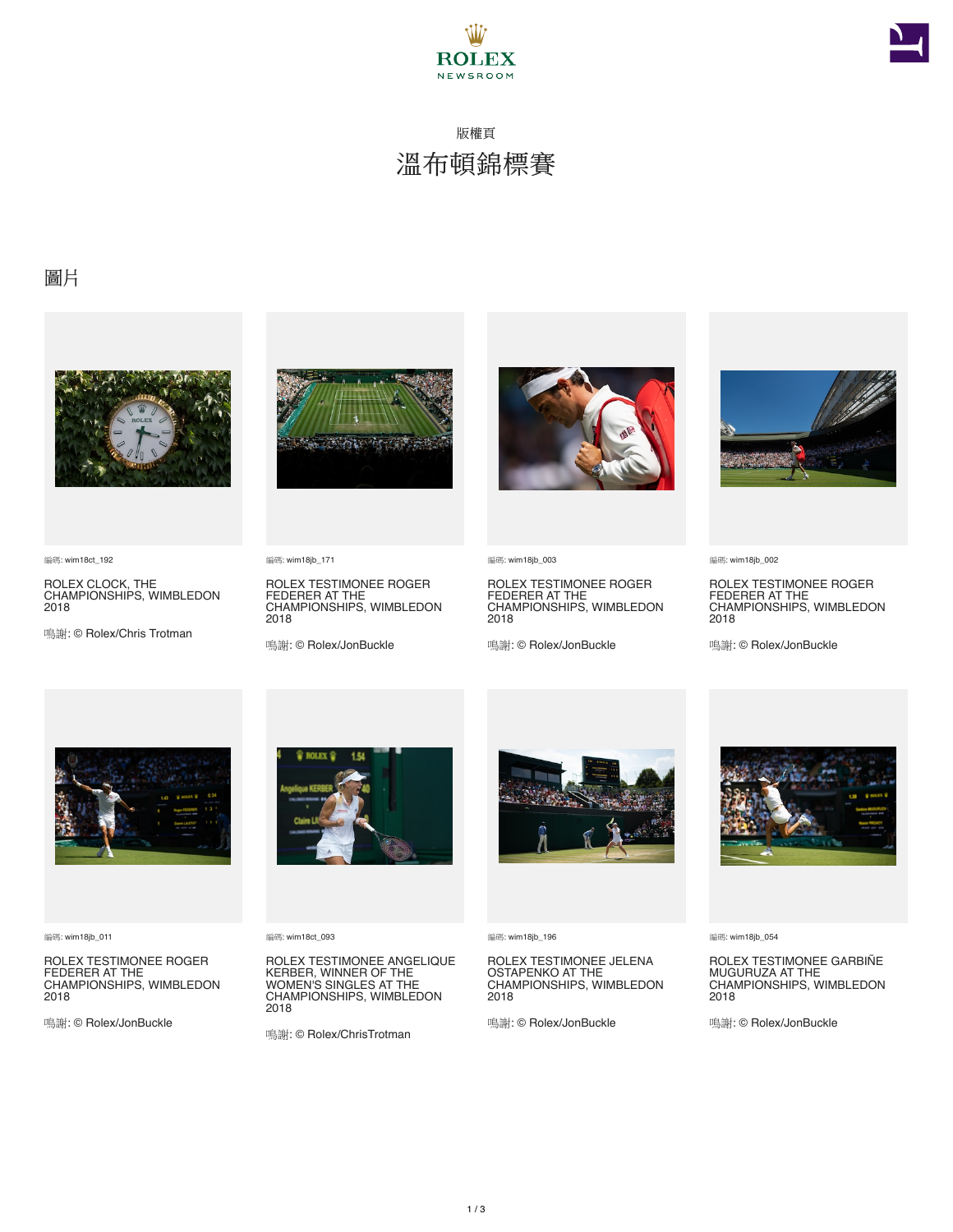

## 版權頁 溫布頓錦標賽



編碼: wim18jb\_055

ROLEX TESTIMONEE GARBINE<br>MUGURUZA AT THE<br>CHAMPIONSHIPS, WIMBLEDON 2018

鳴謝: © Rolex/JonBuckle



編碼: wim18ct\_048

ROLEX TESTIMONEE MILOS RAONIC AT THE CHAMPIONSHIPS, WIMBLEDON 2018

鳴謝: © Rolex/ChrisTrotman



編碼: wim18jb\_142

ROLEX TESTIMONEE JUAN MARTIN DEL POTRO AT THE CHAMPIONSHIPS, WIMBLEDON 2018

鳴謝: © Rolex/JonBuckle



編碼: wim18jb\_127

ROLEX TESTIMONEE TAYLOR FRITZ AT THE CHAMPIONSHIPS, WIMBLEDON 2018

鳴謝: © Rolex/JonBuckle



編碼: wim18ct\_104

ROLEX TESTIMONEE BELINDA BENCIC AT THE CHAMPIONSHIPS, WIMBLEDON 2018

鳴謝: © Rolex/ChrisTrotman



編碼: wim18jb\_031

ROLEX TESTIMONEE CAROLINE WOZNIACKI AT THE CHAMPIONSHIPS, WIMBLEDON 2018

鳴謝: © Rolex/JonBuckle



編碼: wim18ct\_025

ROLEX TESTIMONEE KYLE EDMUND AT THE CHAMPIONSHIPS, WIMBLEDON 2018

鳴謝: © Rolex/ChrisTrotman



編碼: wim18jb\_036

ROLEX TESTIMONEE GRIGOR DIMITROV AT THE CHAMPIONSHIPS, WIMBLEDON 2018

鳴謝: © Rolex/JonBuckle